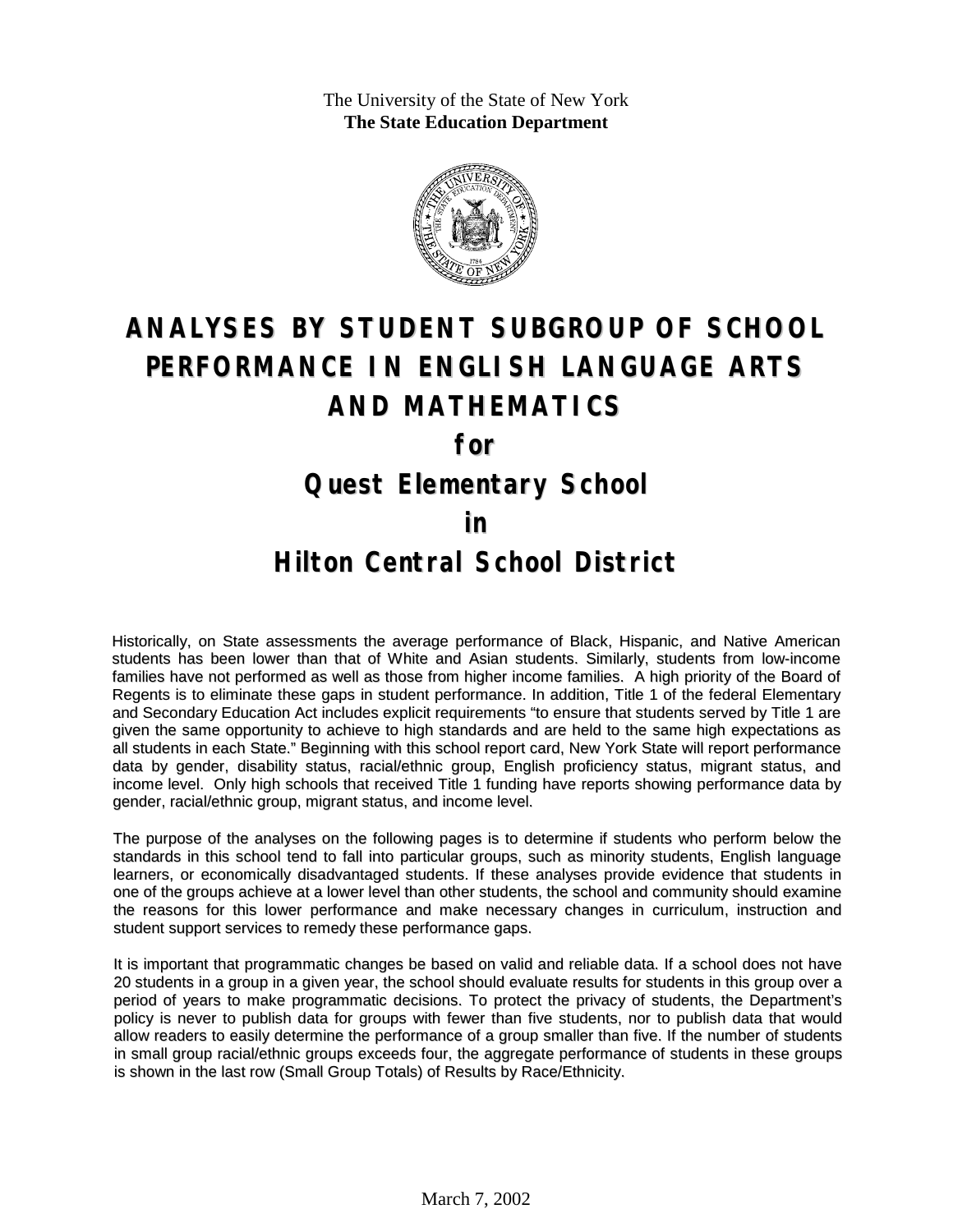# **Elementary English Language Arts**

A description of the performance levels and summary results for all general-education students and all students with disabilities can be found in the *Overview* of the New York State Report Card.

| <b>Student Subgroup</b>                  | <b>Counts of Students</b> |             |                             |               |              |              |                  |                | <b>Percentages</b><br>of Tested |                  |
|------------------------------------------|---------------------------|-------------|-----------------------------|---------------|--------------|--------------|------------------|----------------|---------------------------------|------------------|
|                                          | <b>Not Tested</b>         |             |                             | <b>Tested</b> |              |              |                  |                | <b>Students</b>                 |                  |
|                                          | <b>ALT</b>                | <b>ELL</b>  | No<br>Valid<br><b>Score</b> | Level<br>1    | Level<br>2   | Level<br>3   | Level<br>4       | Total          | Level<br>$2 - 4$                | Level<br>$3 - 4$ |
| Results by Race/Ethnicity                |                           |             |                             |               |              |              |                  |                |                                 |                  |
| American Indian/Alaskan<br><b>Native</b> | $\mathbf 0$               | 0           | 0                           | $\pmb{0}$     | 0            | 0            | 0                | 0              | 0%                              | 0%               |
| <b>Black</b>                             | $\pmb{0}$                 | 0           | 0                           | s             | $\mathbf s$  | $\mathbf s$  | $\mathbf s$      | $\overline{2}$ | s                               | s                |
| Hispanic                                 | 0                         | 0           | $\pmb{0}$                   | s             | $\mathsf{s}$ | $\mathbf S$  | s                | 3              | s                               | s                |
| Asian or Pacific Islander                | $\mathbf 0$               | 0           | 0                           | s             | s            | s            | s                | 2              | s                               | s                |
| White                                    | $\mathbf{1}$              | 0           | $\mathbf{1}$                | 6             | 20           | 39           | 6                | 71             | 92%                             | 63%              |
| Total                                    | $\mathbf{1}$              | 0           | $\mathbf{1}$                | 6             | 22           | 43           | $\overline{7}$   | 78             | 92%                             | 64%              |
| Small Group Totals (s)                   | 0                         | 0           | 0                           | 0             | 2            | 4            | 1                | 7              | 100%                            | 71%              |
| Results by Gender                        |                           |             |                             |               |              |              |                  |                |                                 |                  |
| Female                                   | $\mathbf 0$               | $\mathsf 0$ | $\pmb{0}$                   | 4             | 10           | 15           | $\overline{7}$   | 36             | 89%                             | 61%              |
| Male                                     | $\mathbf{1}$              | 0           | $\mathbf{1}$                | 2             | 12           | 28           | 0                | 42             | 95%                             | 67%              |
| Total                                    | $\mathbf{1}$              | 0           | $\mathbf{1}$                | 6             | 22           | 43           | $\overline{7}$   | 78             | 92%                             | 64%              |
| Results by English Proficiency Status    |                           |             |                             |               |              |              |                  |                |                                 |                  |
| <b>English Proficient</b>                | $\mathbf{1}$              | 0           | $\mathbf{1}$                | 6             | 22           | 43           | 7                | 78             | 92%                             | 64%              |
| <b>Limited English Proficient</b>        | $\mathbf 0$               | 0           | $\pmb{0}$                   | $\pmb{0}$     | 0            | $\pmb{0}$    | $\pmb{0}$        | 0              | 0%                              | 0%               |
| Total                                    | $\mathbf{1}$              | 0           | $\mathbf{1}$                | 6             | 22           | 43           | 7                | 78             | 92%                             | 64%              |
| Results by Income Level                  |                           |             |                             |               |              |              |                  |                |                                 |                  |
| Economically<br>Disadvantaged            | $\mathbf 0$               | 0           | $\mathbf 0$                 | $\mathbf{1}$  | 4            | $\mathbf{1}$ | 0                | 6              | 83%                             | 17%              |
| Not Disadvantaged                        | $\mathbf{1}$              | 0           | $\mathbf{1}$                | 5             | 18           | 42           | $\overline{7}$   | 72             | 93%                             | 68%              |
| Total                                    | $\mathbf{1}$              | 0           | $\mathbf{1}$                | 6             | 22           | 43           | $\overline{7}$   | 78             | 92%                             | 64%              |
| Results by Migrant Status                |                           |             |                             |               |              |              |                  |                |                                 |                  |
| <b>Migrant Family</b>                    | 0                         | 0           | $\pmb{0}$                   | $\pmb{0}$     | 0            | $\mathbf 0$  | 0                | 0              | 0%                              | 0%               |
| Not Migrant Family                       | $\mathbf{1}$              | 0           | $\mathbf{1}$                | 6             | 22           | 43           | 7                | 78             | 92%                             | 64%              |
| Total                                    | $\mathbf{1}$              | 0           | $\mathbf{1}$                | 6             | 22           | 43           | $\boldsymbol{7}$ | 78             | 92%                             | 64%              |

**Note. ALT** designates severely disabled students eligible for the New York State Alternate Assessment; **ELL** designates English language learners eligible for an alternative assessment of proficiency in reading English; and **No Valid Score** designates students who did not receive a valid test score because of absence from all or part of the test or because the test was administered under nonstandard conditions.